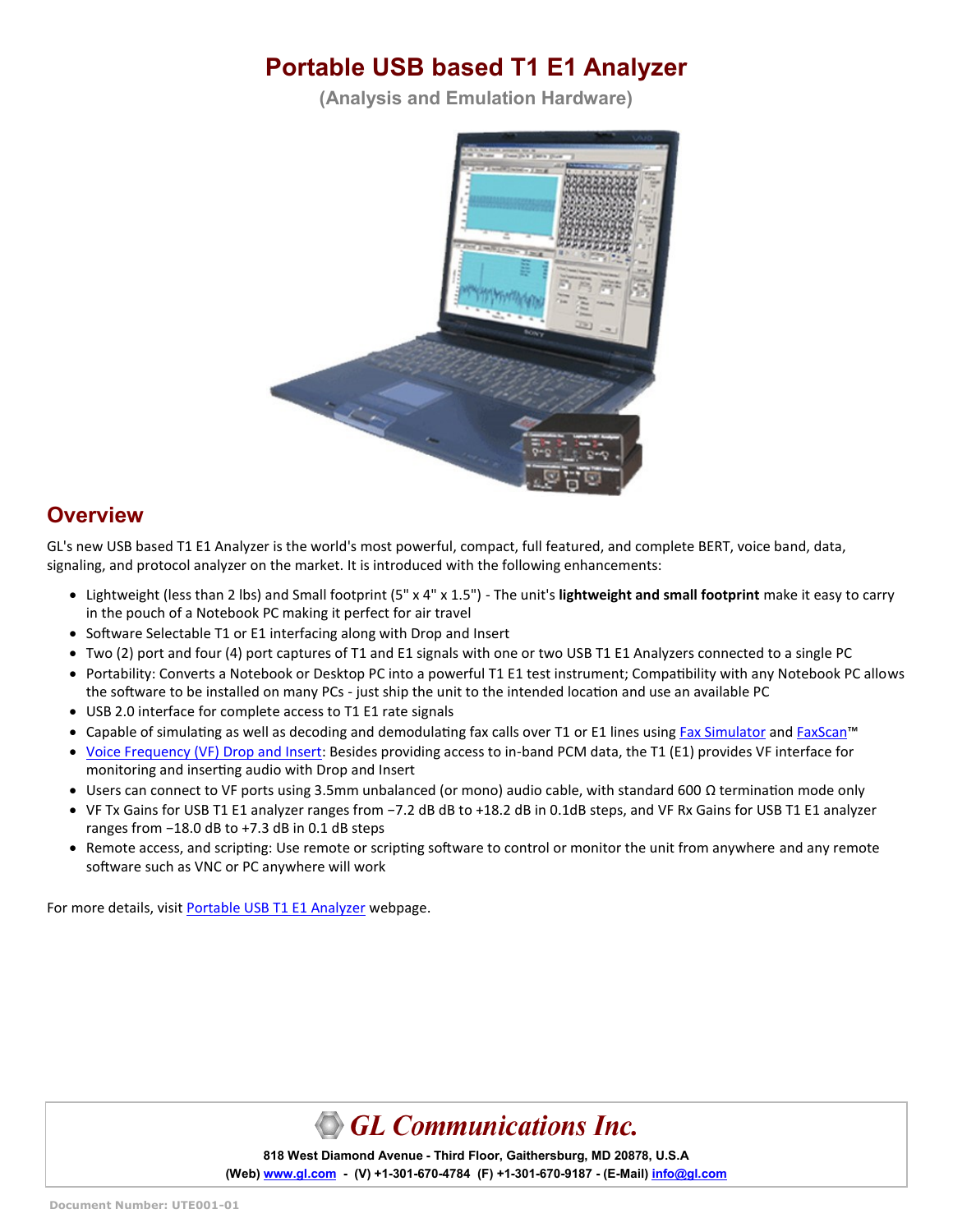#### **Main Features**

- Comprehensive Voice, Digits, Fax, Data, Protocol, Analog, Digital Analysis / Emulation
- All Most all "[Basic Applications](https://www.gl.com/dual-t1-e1-vf-usb-portable-units.html#t1e1-basic-apps)" and "[Special Applications](https://www.gl.com/dual-t1-e1-vf-usb-portable-units.html#t1e1-optional-apps)" are available including comprehensive Analysis / Emulation of Voice, Digits, Tones, Fax, Modem, Raw Data, Protocol, Analog, Digital, and Echo Testing
- Call Recording, Generation, and Monitoring for hundreds to thousands of calls in one platform
- Windows® and Linux Drivers for Open Source Applications
- It can perform analysis and emulation of various signal types including voice, digits, and tones; various protocols including HDLC, ISDN, SS7, CAS, Frame Relay, GSM, GPRS, CDMA, and UMTS
- It is capable of T1 or E1 PCM signal visualization, capture, storage, analysis, and emulation
- Routing and Bridging emulation over Multi T1/E1 WAN interfaces using MLPPP (Multi Link PPP) and MFR (Multi Link Frame relay) protocols
- Automate the IVR testing process call establishment and traffic generation / detection process through scripts
- Compatible with Windows® 10 OS and user friendly real-time software

#### **Basic Software**

- VF Options
	- − Speaker
	- − Drop and Insert
	- − VF In / Out TS settings
- Monitoring Options
	- − Monitor T1 or E1 Line
	- − Byte Values and Binary Byte Values
	- − Signaling bits, Power Level, DC Offset and Frequency
	- − Multi-frames and Real-time Multi-frames
	- − T1 or E1 Data as Real-time Bitmap
	- − Time-slot Window
	- − ASCII Timeslot Display
	- − Oscilloscope and Power Spectral
	- − Audio Monitoring
	- − Active Voice Level
- Intrusive Testing
	- − Bit Error Rate Test
	- − Enhanced Bit Error Rate
	- − ATM BERT
	- − Transmit Tone
	- − Transmit Gaussian Noise
	- − Transmit Multiframe
	- − Transmit Signaling Bits
	- − Precision Delay Measurement
	- − Rx-to-Tx Loop back
	- − Error Insertion

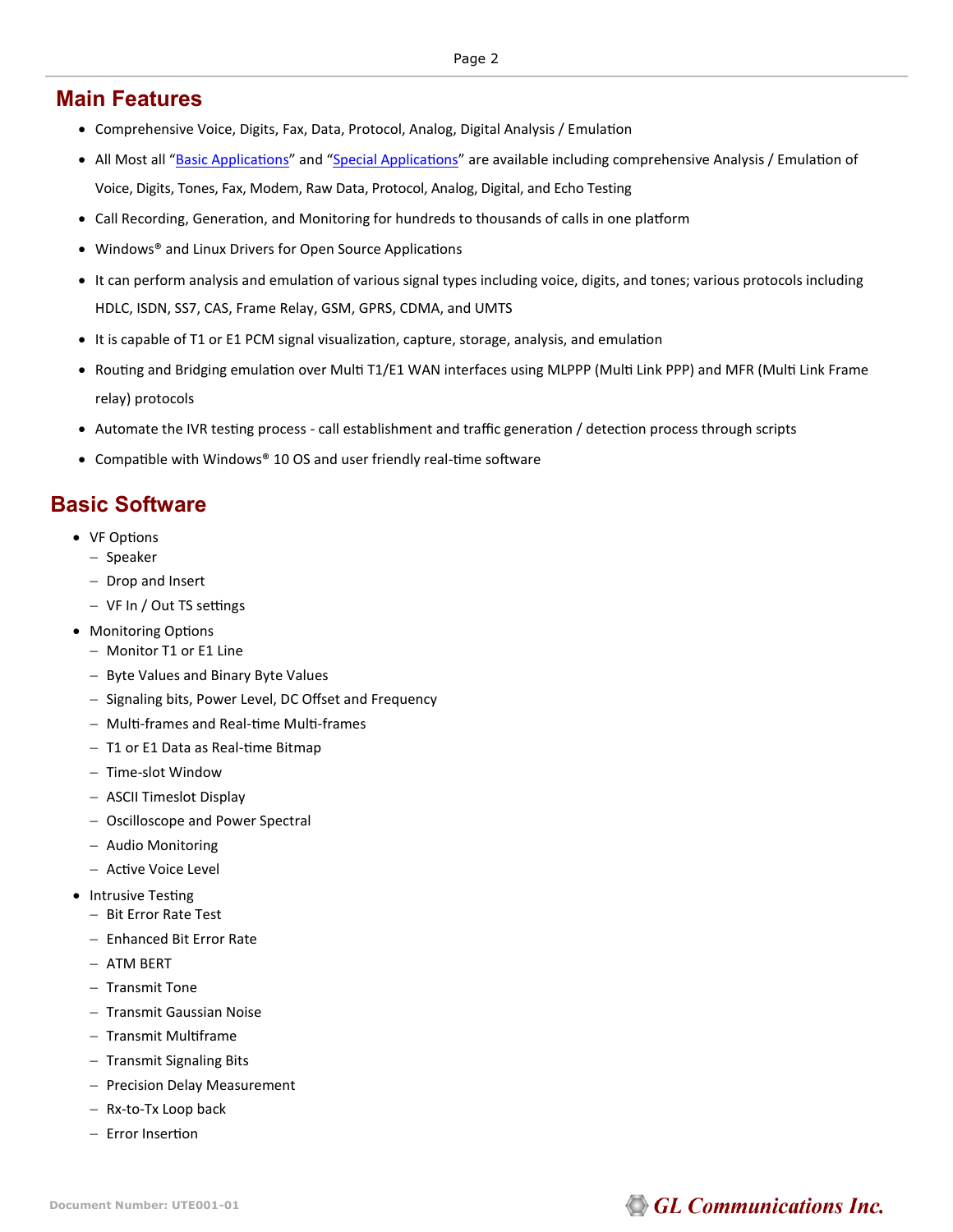#### **Optional Software**

- Protocol Analysis
	- − ISDN, HDLC, SS7, GSM, GPRS, UMTS, GR303, V5.x
	- − Frame Relay, ATM, PPP, TRAU, CDMA, DCME, T1
	- − E1 Maintenance Data Link (Sa HDLC and SSM), Facility Data Link , SS1, Fax, Modem
- Protocol Emulation
	- − ISDN, SS7, ISUP Conformance Scripts, GSM Abis,
	- − GSM A, MAP, CAP, INAP, FXO FXS, MLPPP, CAS,
	- − TRAU, SS1, Multi-link Frame Relay Emulation
	- − Inverse Multiplexing over ATM
- Windows Client / Server
	- − w/ Remote access to T1 or E1 server using Clients C++, TCL, C#
- Record / Playback Files
	- − Manual, Automated
- Capture, Analysis, and Emulation − DTMF / MF / MFCR2, Digits, Tones, Voice, Fax, Modem, Raw Data
- Voice Band Analysis Software
- Call Data Records
- Multi-Channel BERT
- Protocol Identifier, Traffic Classifier
- Echo Cancellation Testing / Compliance
	- − -Manual, Semi-automated and Automated –G.168, G.160, G.169
	- − Measure Loop Delay/ERL
	- − Delay Attenuate Timeslots
	- − Digital Echo Canceller Simulator
	- − Audio Processing Utility (APU)
- Signaling Transitions Recording
- Real-time Strip Chart
- Real-time Multichannel Audio Bridge
- Multiplex / Demultiplex Software
- Network Surveillance, Voice Quality Testing

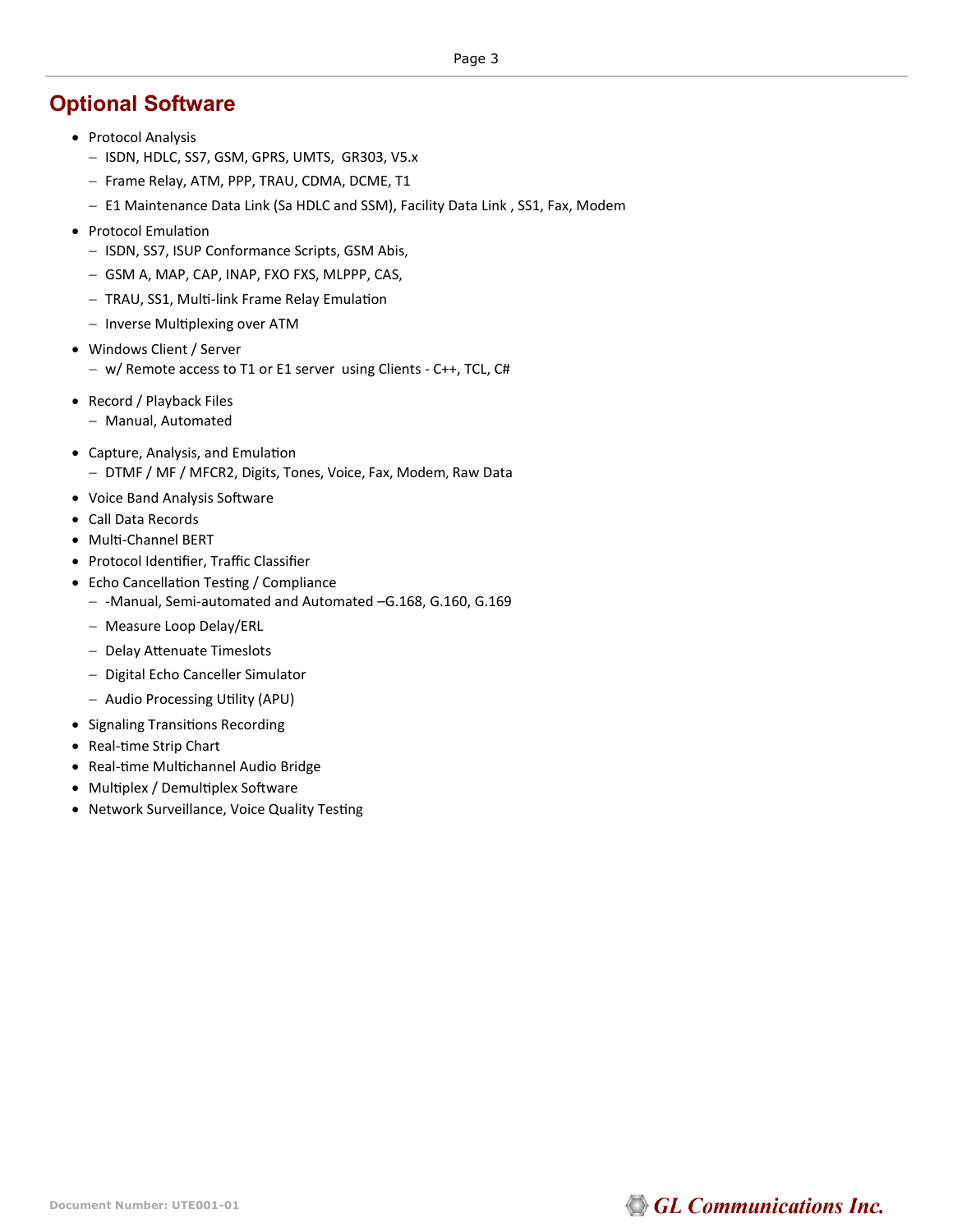## **USB Based Portable T1 E1 Unit – Specifications**

## **Physical Interface**

| <b>USB Connector</b>        | <b>USB TYPE B</b>                                             |
|-----------------------------|---------------------------------------------------------------|
|                             | USB 2.0 Compliant Interface                                   |
| <b>Ethernet Power</b>       | Coaxial DC Power Jack (mates with 5.5mm x 2.1mm coaxial plug) |
| Connector                   |                                                               |
| T1/E1 Connectors            | (2) RJ48c Connectors                                          |
| Audio Input/                | (4) 3.5 mm Unbalanced (or Mono)                               |
| <b>Output Connectors</b>    | Audio Jacks (Tx and Rx)                                       |
| External clock Input/output | (2) MCX Coaxial Jacks                                         |
|                             |                                                               |
| <b>Handset Connectors</b>   | $(2)$ RJ-22                                                   |
|                             |                                                               |

## **External Power Requirements**

| <b>Power Requirements</b> | +5V $\omega$ 1A with power applied to the                                        |
|---------------------------|----------------------------------------------------------------------------------|
| Handset Interface         | Handset Current: >2mA,                                                           |
|                           | Ouput Level: -46 dbV, O/p Impedance: 1000 $\Omega$ , I/p Impedance: 150 $\Omega$ |

# **Physical Dimensions**

| Dimension | 5" (L) x 4 1/8" (W) x 1 ½" (H) |
|-----------|--------------------------------|
| Weight    | 2 lbs                          |

## **Transmit**

| T1/E1 Interface           | Hardware Compliant:<br>ANSI: T1.403.1995, T1.231-1993, T1.408<br>AT&T: TR54016, TR62411<br>ITU: G.703, G.704, G.706, G.736, G.775, G.823, G.932, I.431, O.151, Q.161<br>ITU-T: Recommendation I.432-03/93 B-ISDN User-Network Interface-Physical<br>Layer Specification<br>ETSI: ETS 300 011, ETS 300 166, ETS 300 233, CTR12, CRT4 |
|---------------------------|-------------------------------------------------------------------------------------------------------------------------------------------------------------------------------------------------------------------------------------------------------------------------------------------------------------------------------------|
| T1 Output Level           | T1: 3.0V Base to Peak Selectable 0–655Ft Pulse Equalization Setting                                                                                                                                                                                                                                                                 |
| E1 Output Level           | $E1: 3.0V \pm 0.3V$ Base to Peak                                                                                                                                                                                                                                                                                                    |
| Line Built out Selections | 0dB, -7.5dB, -15dB, -22.5dB for T1 only                                                                                                                                                                                                                                                                                             |
| Alarm Insertion           | Blue, Yellow, Remote, Distant Multiframe<br>Hardware Compliant: Bit 7 Zero Suppression, AIS-CI Code. ESF-RAI CI Code<br>D4 Yellow: 1 in S bit of frame 12<br>Receive Carrier Loss: 0's for 2047 or 255 bits                                                                                                                         |

# **GL Communications Inc.**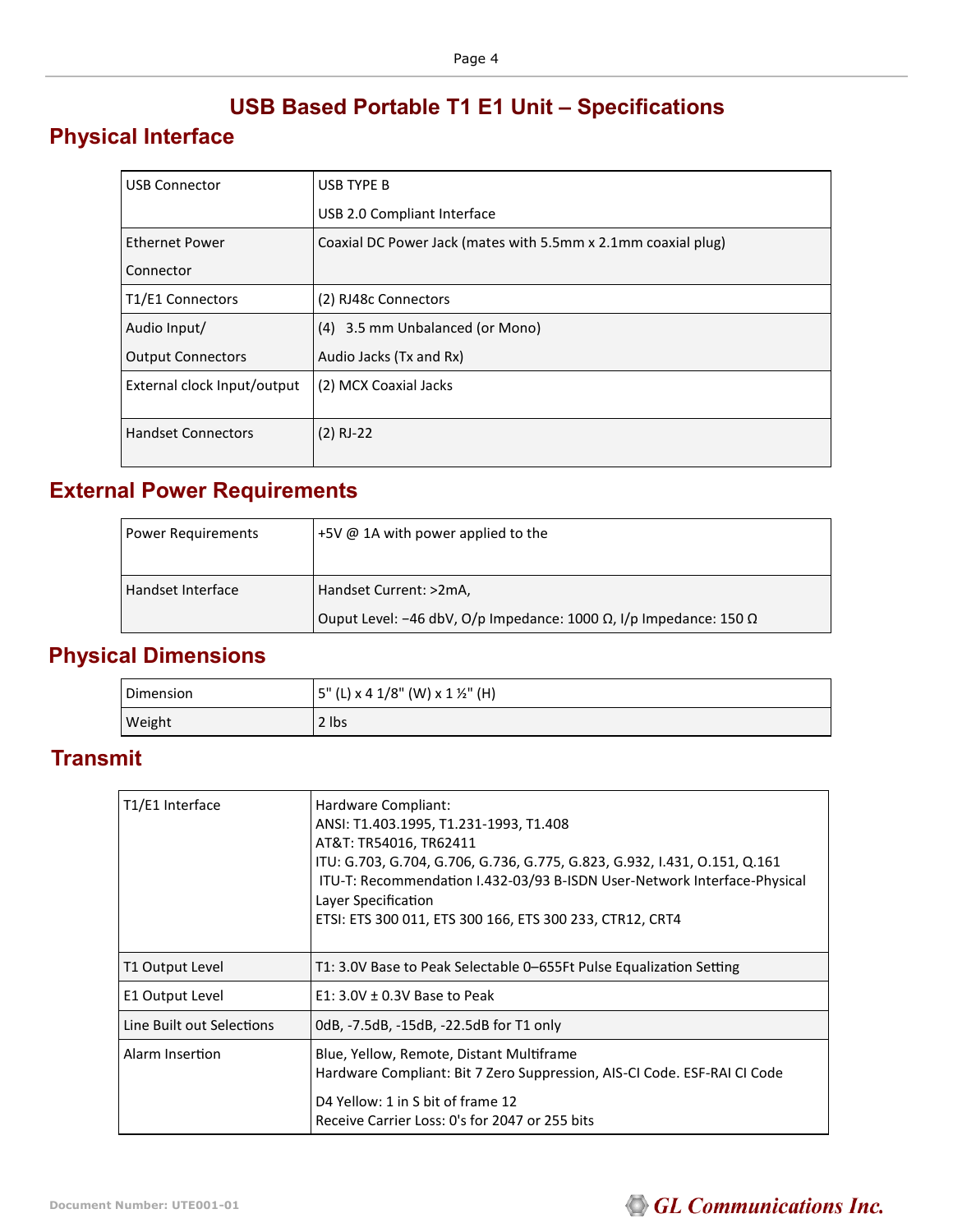# **Transmit (***Contd***.)**

| Error Insertion              | BPV, Bit Error, Frame Error, CRC Errors, Burst Frames, Fixed Error Rate, Random<br>Error Rate, auto logic from 10–2 to 10–9 for selectable 56K or 64Kps channels |
|------------------------------|------------------------------------------------------------------------------------------------------------------------------------------------------------------|
| Internal Clock Specification | Standard: $+/-$ 3ppm<br>Optional: +/- 1ppm                                                                                                                       |
| <b>Output Clock Source</b>   | Internal, Recovered, External Clock                                                                                                                              |
| Audio Interface              | Level: $0.0$ dBm $+/- 0.1$ dBm<br>Gain - Selectable steps in 0.1dB steps Range:<br>$-7.2$ dB to $+18.2$ dB<br>Output Impedance: 600 $\Omega$ nominal             |

#### **T1 or E1 Line Interface**

| <b>Framing Formats</b>         | Unframed, D4(T1), ESF(T1), ESF(J1), CAS(E1), FAS(E1), CRC4, J1                                                                                                                                                                                                                                                                                                                                             |
|--------------------------------|------------------------------------------------------------------------------------------------------------------------------------------------------------------------------------------------------------------------------------------------------------------------------------------------------------------------------------------------------------------------------------------------------------|
| Line Code                      | AMI, B8ZS(T1) or HDB3(E1)                                                                                                                                                                                                                                                                                                                                                                                  |
| Alarm Insertion                | Blue, Yellow, Remote, Distant Multiframe<br>Hardware Compliant: Bit 7 Zero Suppression<br>D4 Yellow: 1 in S bit of frame 12, AIS-CI Code, ESF-RAI CI Code Receive Carrier<br>Loss: 0's for 2047 or 255 bits (For E1 only).                                                                                                                                                                                 |
| <b>Bert Pattern Generation</b> | Pseudorandom patterns: (63) 2^6-1, (511) 2^9-1, (2047) 2^11-1, (32767) 2^15-1,<br>(1048575) 2^20-1, (8388607), 2^23-1, QRSS.<br>Hardware Compliant: T1 In-Band Loop Code                                                                                                                                                                                                                                   |
|                                | <b>Generation and Detection</b><br>Fixed patterns: All Ones, All Zeros, 1:1, 1:7, 3 in 24.<br>Hardware Compliant: User pattern of up to 32 bits in length<br>International, National and Extra Bits: User Defined (E1)                                                                                                                                                                                     |
| Drop and Insert                | Any Contiguous set of digital timeslots and/or audio input                                                                                                                                                                                                                                                                                                                                                 |
| Display and Logging            | Bit Errors, Bit Error Rate, Error Seconds, Error Free Seconds, %EFS, Severely<br>Error Seconds, % SES, Degraded Minutes, %Dmin, Loss Pattern Sync Count, Loss<br>of Sync Seconds, Available Seconds, %Available Seconds, Unavailable Seconds,<br>Bipolar Violations, BPV Rate, BPV Seconds, BPV Free Seconds, Frame Errors, FE<br>Rate, FE Seconds, FE Free Seconds, with Detailed logging into disk file. |
|                                | Resync In Progress, Loss of Signal, Blue Alarm, Change of Frame Alignment,<br>Bipolar Violation, Frame Error, Carrier Loss, Yellow Alarm, Out of Frame Events<br>Counter, Errored Superframe Counter, Bipolar Violations, Remote Alarm,                                                                                                                                                                    |
| <b>Facility Data Link</b>      | T1 ESF Mode: Transmit/Receive Messages, Bit-Oriented Messages, and files                                                                                                                                                                                                                                                                                                                                   |

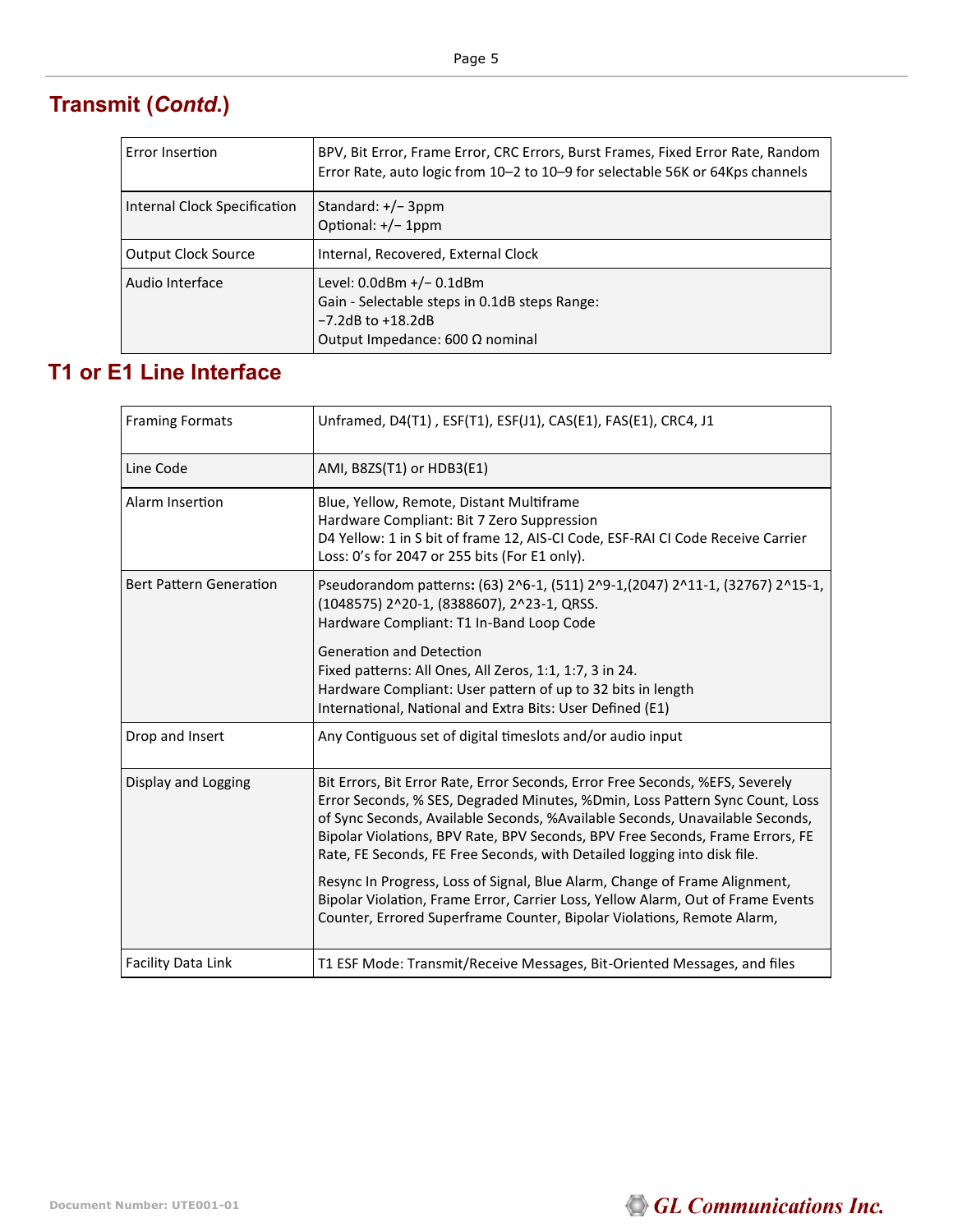#### **Receive**

| Input Impedance              | 100Ω for Terminate and Monitor (T1)<br>120Ω for Terminate and Monitor (E1)<br>>1KΩ for Bridge                                                                                                                                                                                                                                      |
|------------------------------|------------------------------------------------------------------------------------------------------------------------------------------------------------------------------------------------------------------------------------------------------------------------------------------------------------------------------------|
| Terminations                 | Terminate, Monitor, Bridge                                                                                                                                                                                                                                                                                                         |
| T1 Input Frequency           | $1.544$ MHz +/- 20 KHz.                                                                                                                                                                                                                                                                                                            |
| E1 Input Frequency           | 2.048Mhz +/-20 KHz.                                                                                                                                                                                                                                                                                                                |
| <b>Frequency Measurement</b> | $+/- 1$ ppm                                                                                                                                                                                                                                                                                                                        |
| <b>Error Detection</b>       | Frame Error, CRC Error, BPV Error, Logic Error, Frame Alignment Error<br>Hardware Compliant:<br>*10 or 24 bits for sync time<br>*2/4, 2/5, or 2/6 frame bit in error frame select<br>*Frame error bit corruption for 1 or 3<br>frame bits<br>*F-Bit Frror<br>*Line Code Violation                                                  |
| Alarm Detection              | T1 - D4 Yellow Alarm, ESF Yellow Alarm<br>Yellow Alarm (B2 Suppressed-2nd MSB)<br>Yellow Alarm (S-Bit)<br>Yellow Alarm (00FF in FDL)<br>Blue Alarm (Framed or Unframed All Ones)<br>E1 - Remote Alarm<br>Distant Multi-Frame Alarm<br><b>Signaling All Ones</b><br><b>Unframed All Ones</b><br>Hardware Compliant: J1 Yellow Alarm |
| Input Range T1               | Terminate: 0 to 36 dB (Long haul)                                                                                                                                                                                                                                                                                                  |
|                              | Monitor                                                                                                                                                                                                                                                                                                                            |
|                              | <b>Bridge</b>                                                                                                                                                                                                                                                                                                                      |
|                              | Hardware Compliant:                                                                                                                                                                                                                                                                                                                |
|                              | Terminate: 0 to 15 dB (Limited Long haul)                                                                                                                                                                                                                                                                                          |
|                              | Monitor - 20 dB, 26 dB                                                                                                                                                                                                                                                                                                             |
| Input Range E1:              | Terminate: 0 to 43 dB (Long haul)                                                                                                                                                                                                                                                                                                  |
|                              | Monitor                                                                                                                                                                                                                                                                                                                            |
|                              | Bridge                                                                                                                                                                                                                                                                                                                             |
|                              | Hardware Compliant:                                                                                                                                                                                                                                                                                                                |
|                              | Terminate: 0 to 13 dB                                                                                                                                                                                                                                                                                                              |
|                              | (Short haul)                                                                                                                                                                                                                                                                                                                       |
|                              | Monitor - 20 dB, 26 dB                                                                                                                                                                                                                                                                                                             |
| Intrinsic Jitter             | Meets Jitter Tolerance: Meets AT&T TR 62411 (Dec. 90), ITU-T G.823<br>Jitter Transfer: Meets AT&T TR 62411 (Dec. 90)<br>Level Measurement:                                                                                                                                                                                         |

### GL Communications Inc.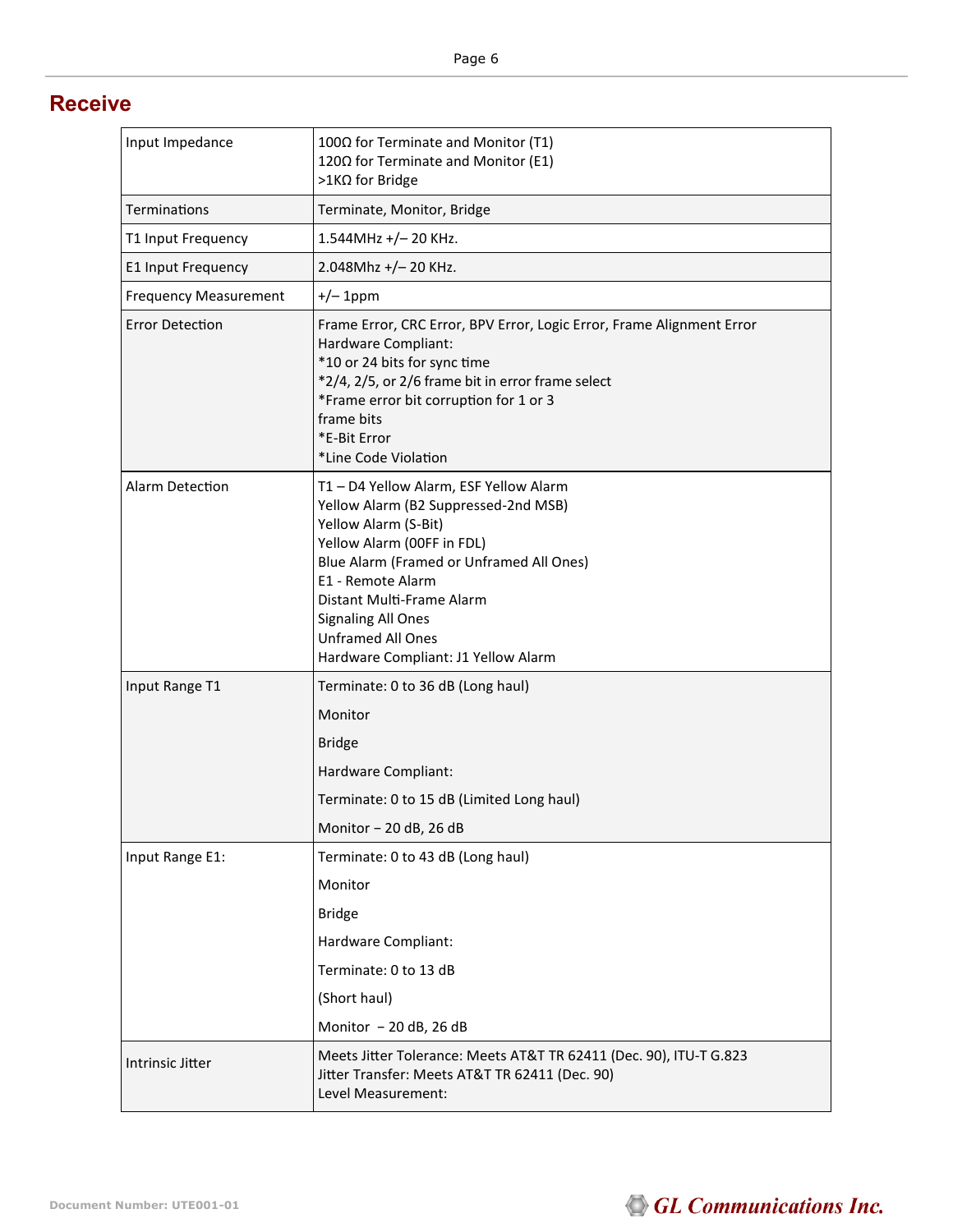#### **PCM Interface**

| Transmit | Synthesized Tone: 15 Hz to 3975 Hz selectable in 1Hz steps, +3.0dBm to -40dBm<br>in 0.1 steps selectable, Frequency sweep.<br>Dual Tone: Single or any combination of tones.<br>Supervision: User defined states of A, B, (C,D) bits.<br>Signaling: DTMF/MF Dialing Digits.<br>File Playback: User created or recorded file.<br>Special Codes: Milliwatt Codes, CSU Loop Up/Down Codes |
|----------|----------------------------------------------------------------------------------------------------------------------------------------------------------------------------------------------------------------------------------------------------------------------------------------------------------------------------------------------------------------------------------------|
| Receive  | Displays for All Channels: Signaling Bits, Power Level, Frequency, Data.<br>Graphical displays: Oscilloscope, Spectral, Spectrogram, Signal-to-Noise<br>Signaling: DTMF/MF Dialed Digit Detection and Analysis<br>Recorder: Record Full/Fractional T1/E1 Timeslots to file<br>Propagation Delay: Up to 2 Seconds                                                                       |
|          | Precision Delay: Up to 8 Seconds                                                                                                                                                                                                                                                                                                                                                       |

## **VF Audio Interface**

| Transmit                 | Range: +7.2dB to +18.0dB selectable gain in 0.1dB steps                                        |
|--------------------------|------------------------------------------------------------------------------------------------|
|                          | Level: $0.0$ dBm $\pm$ $0.1$ dBm                                                               |
|                          | Output Impedance: 600 $\Omega$ nominal                                                         |
| Receive                  | Range: -18.0 dB to +7.3 dB selectable gain in 0.1dB steps                                      |
|                          | Audio Insertion: Selected DS0 replaced with inserted audio from VF Input with<br>selected gain |
|                          | Audio Monitoring: Built-in Speaker or external speaker                                         |
|                          | Input Impedance: 600 $\Omega$ nominal                                                          |
|                          | Volume Control: User specified software controller                                             |
| External Clock Interface | Input / Output Level: TTL Level tolerant and Input / Output Impedance: 50 $\Omega$<br>nominal  |